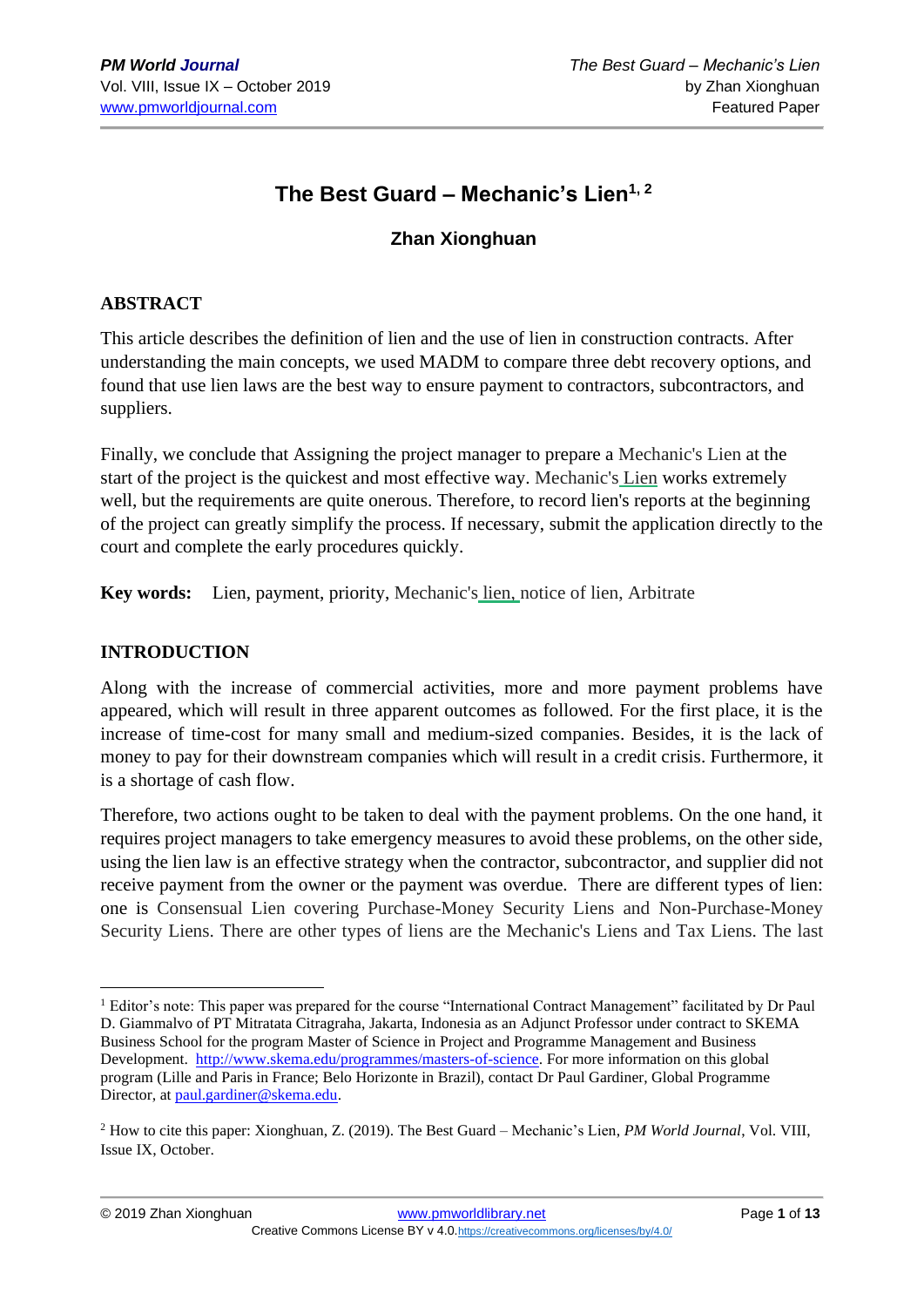one is Judgment Lien; "a Judgment Lien can occur in a variety of circumstances. Basically, any event that makes you in court will result in a Judgment Lien."<sup>3</sup>

There are some details from the UK: "FSB research exposed the UK's paid late problem, which costs the UK economy £2.5bn each year and kills 50,000 small firms. It has a significant impact on downstream companies. The FSB's survey of approximately 1,000 small businesses shows the size of the delay. 30% of payments are usually late. Only 12% of companies are always paying on time. About one-tenth of small companies say that 80% or more of their payments are usually late. Subcontractor companies and supplier report that 60% of deferred payments are worth more than £1,000 and the average value are £6,142. Large private companies are most likely to pay late to downstream companies."<sup>4</sup>



*Figure 1: Impact of late payments on subcontractor and supplier<sup>5</sup>*

This situation is often reflected in the construction industry. In a private building project, there are a lot of stakeholders. In addition to the project owner and his team, the contractor team is the main

<sup>&</sup>lt;sup>3</sup> Different Lien Types Provide Creditors with Different Rights. Retrieved from [https://www.bizfilings.com/toolkit/research-topics/running-your-business/asset-strategies/different-lien-types](https://www.bizfilings.com/toolkit/research-topics/running-your-business/asset-strategies/different-lien-types-provide-creditors-with-different-rights)[provide-creditors-with-different-rights](https://www.bizfilings.com/toolkit/research-topics/running-your-business/asset-strategies/different-lien-types-provide-creditors-with-different-rights)

<sup>4</sup> Federation of Small Businesses. (2016). Time to Act: The economic impact of poor payment practice. Retrieved from [https://www.fsb.org.uk/docs/default-source/fsb-org-uk/fsb-report---late-payments-2016-\(final\).pdf?sfvrsn=0](https://www.fsb.org.uk/docs/default-source/fsb-org-uk/fsb-report---late-payments-2016-(final).pdf?sfvrsn=0)

<sup>5</sup> By the Author and date from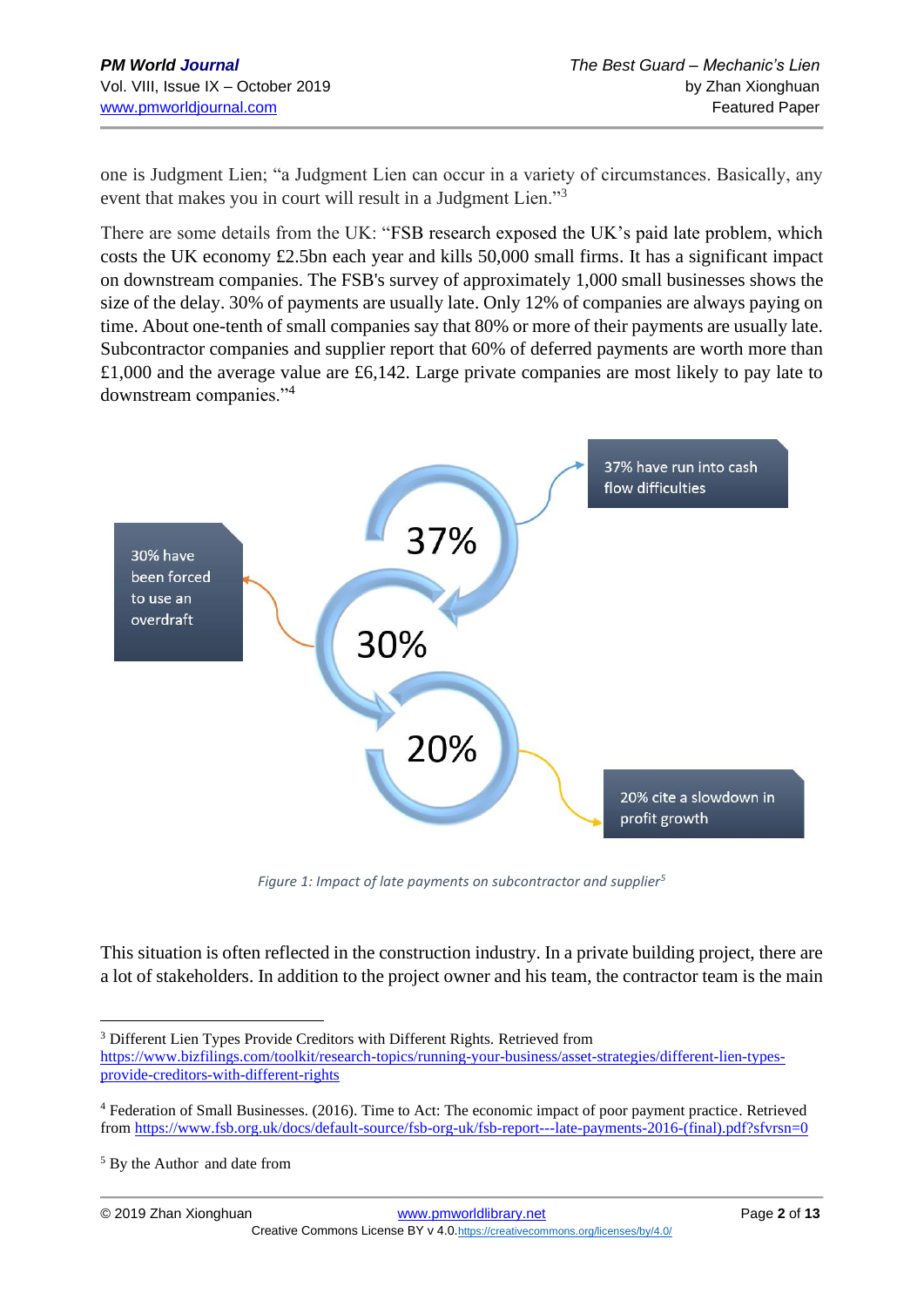construction units; they are responsible for the main part of the project. On the other hand, the construction process will be allocated to a different subcontractors team force different area; the subcontractor also has their material suppliers. This will require multiple materials suppliers to provide construction materials on time. But if something goes wrong with the payment, it will affect the whole project Every construction unit throughout the project needs strong laws to protect their interests to ensure that everyone gets paid when they finish their work. So the project managers should think about The mechanic's lien law.

According to the "Mechanical Retention Law" statement, when the owner fails to fulfill his payment obligation, the contractor who works for the owner has the right to possess owner's movable and immovable property as provided of laws, Until owner pays all his debts(Here the owner is the debtor, and the contractor is the creditor). At the same time, lien gives creditors priority, which means that if the owner is unable to repay the debt, the contractor has the right to auction debtor's movable and immovable property and preference get the compensation to settle arrears.

The diagram below shows the relevancy between the contractors, sub-contractors, and vendors.



Figure 2: relevance between the contractors, sub-contractors, and vendors. <sup>6</sup>

<sup>6</sup> Beach R, Webster M, Campbell KM. (2005). An evaluation of partnership development in the construction industry. *Int J Project Management*. doi:10.1016/j.ijproman.2005.04.001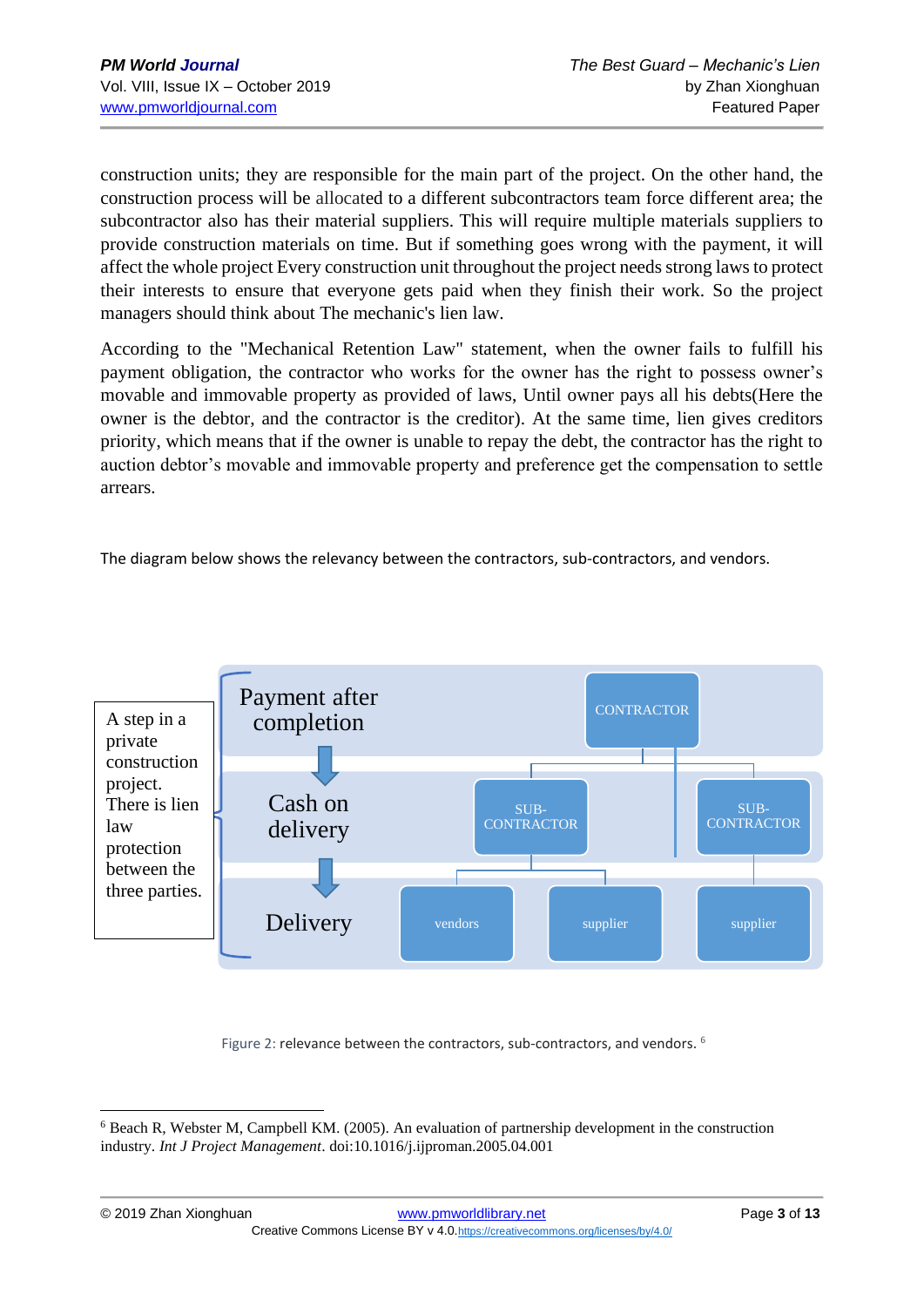## **STEP 1: Problem Definition:**

This topic will focus on Mechanic's Liens to answer the following question:

- 1. Why need use Mechanic's lien law and what is it advantages?
- 2. What is an intent notice of Lien?
- 3. How effective use of lien law to ensure payment to contractors, sub-contractors, and vendors?

## **METHODOLOGY**

Firstly, the table explores the difference between a general construction contract and construction contract with a Mechanic's Lien as table 1, and we'll compare their strengths. In this page, we will use Multi-Attribute Decision-Making Models to analyze these alternatives solution.

|                     | General construction contract                                                 | The construction contract with<br>a Mechanic's lien                                                    |  |
|---------------------|-------------------------------------------------------------------------------|--------------------------------------------------------------------------------------------------------|--|
| Preparation         | Prosecute to the court under the<br>proposed contract                         | Send notice of intent and file a<br>mechanics lien                                                     |  |
| Claim procedure     | Enter the payment process and<br>wait for the owner's<br>compensation         | When the mechanic's lien takes<br>effect, the court will freeze the<br>property of the owner.          |  |
| Multiple guarantees | You can only file a lawsuit<br>against the person who<br>contracted with you. | You can file suit against the<br>general contractor and the<br>property owner, and the land            |  |
| Priority            | No priority                                                                   | Prioritize your debt and pay for<br>it                                                                 |  |
| Deadline            | It depends on the debtor's<br>consciousness                                   | Mechanic's lien will set a firm<br>deadline for when litigation will<br>begin if the claim isn't paid. |  |
| Cost                | lawyer fee, Litigation costs, etc                                             | lawyer fee, Litigation costs,<br>Mechanic's lien filing fee                                            |  |

Table 1: General construction contract vs. The construction contract with a Mechanic's lien.<sup>7</sup>

<sup>7</sup> By the Author and the basis from Scott Wolfe Jr. (2018, October). How do Mechanics Liens Work? 17 Ways a Lien Gets You Paid. [https://blog.zlien.com/construction-payment/17-ways-a-mechanics-lien-works-to-get-you](https://blog.zlien.com/construction-payment/17-ways-a-mechanics-lien-works-to-get-you-paid/)[paid/](https://blog.zlien.com/construction-payment/17-ways-a-mechanics-lien-works-to-get-you-paid/)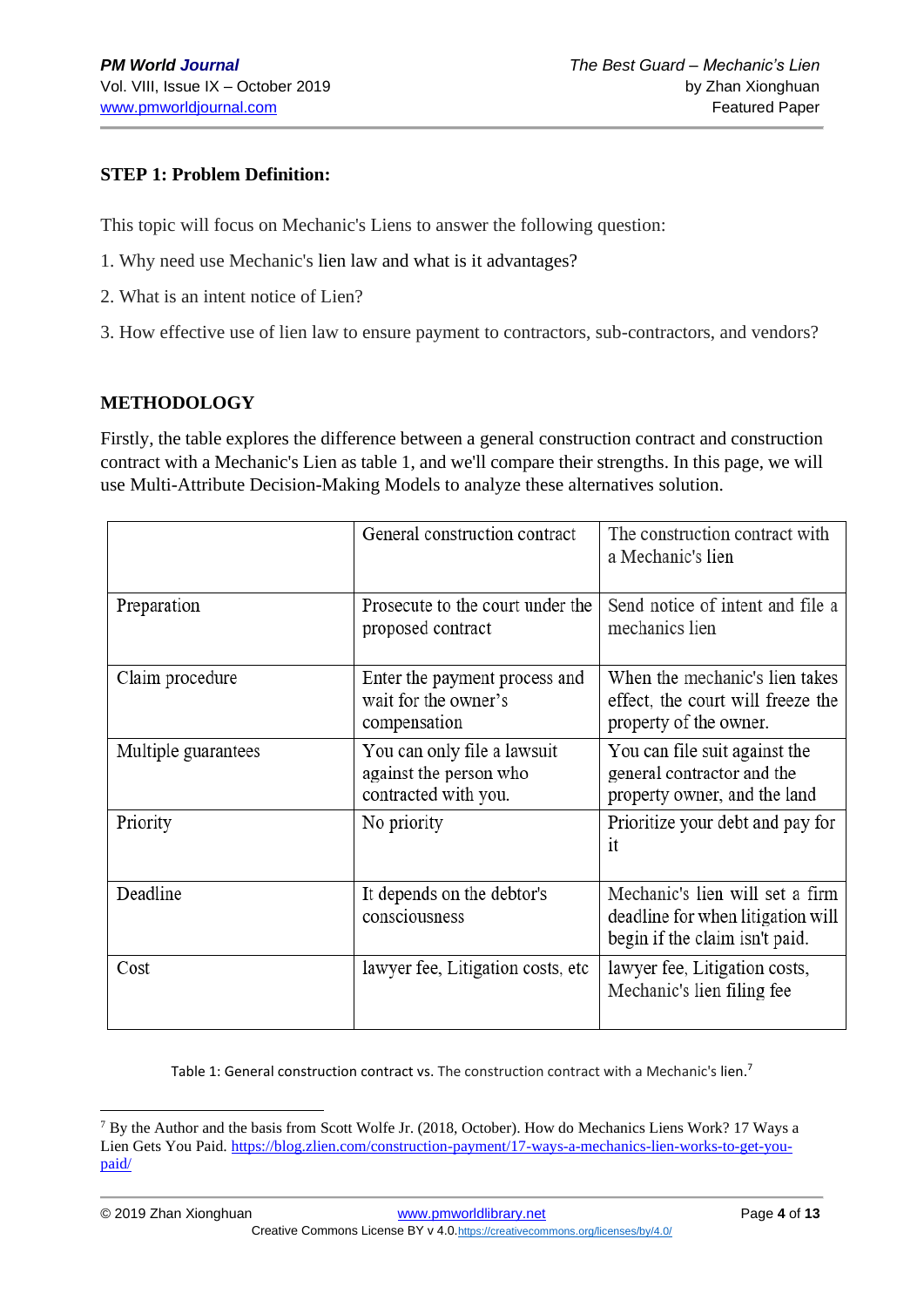According to the results of the comparison in the table above, Mechanic's Lien has an extra expense and process is complicated but it gets more advantages, more security. In contrast, the general construction contract is simple to operate and costs less. So using Mechanic's lien is more likely to achieve the results we want.

#### **STEP2: Feasible Alternatives**

Now we will force how to use Mechanic's lien to help contractors, sub-contractors, and vendors get paid.

We make three feasible alternatives.

- Firstly, we can hire a professional lawyer to help us.
- Secondly, we require the project manager to apply for the Mechanic's Lien and improve the materials required by the Mechanic's Lien in the whole project process
- Thirdly, according to the contract, threaten the owner or put the owner on notice that if you are not paid promptly that you will file a lien.

#### **STEP 3: Development of the outcomes**

The best alternative for contractors, sub-contractors, and vendors is to get the maximum compensation with the least cost.

The first alternative: we hire a professional lawyer to help us, this will increase the cost of money. The lawyer can provide professional legal services to help improve the litigation process. He will complete the documents required by the Mechanic's Lien. And this solution may cause more labor cost. We need to assign people from the project team to communicate with lawyers about documents and material sheets.

The second alternative: this solution can save cost, assign a project manager to implement Mechanic's Lien to ensure all projects comply with Mechanic's lien requirements that can avoid project errors. Develop a plan for the use of the Mechanic's Lien from the beginning of the project, which can standardize the implementation of the project so that the project always meets the Mechanic's Lien standard. The project manager can record the reports for Mechanic's Lien while supervising the project, that solving the labor cost and saving the time cost.

The third alternative: this solution has no cost compared to the other two alternatives. It's just a verbal warning, whether it can finally get paid depends on whether the owner fulfills his obligations.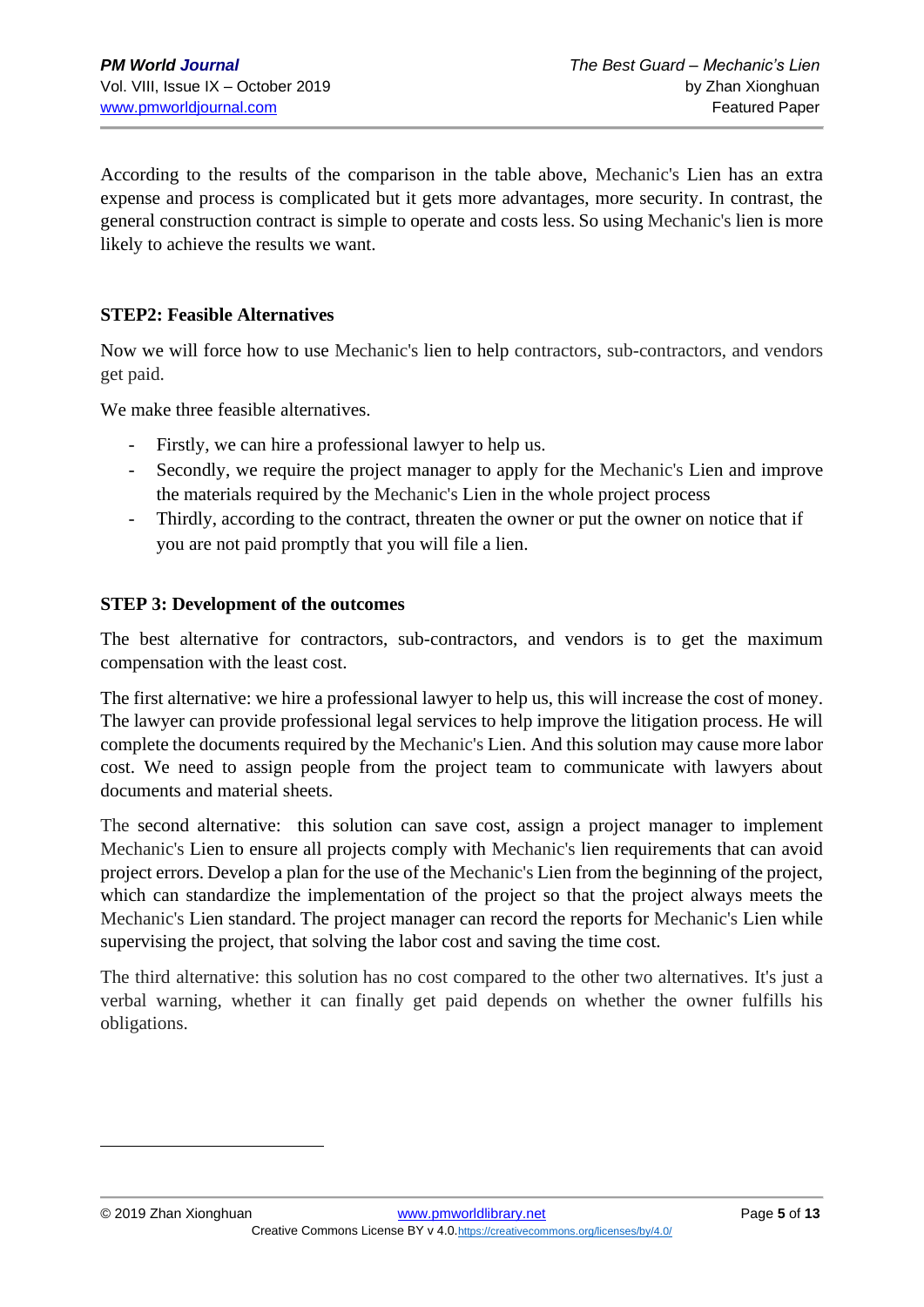## **STEP 4: Selection of the criteria**

In order to make the results of the three alternatives clearer, we bring the three alternatives into the context of international arbitration for comparative analysis; we will list some important attributes and compare them to find the most effective ones.<sup>8</sup>

In our research, we will use MADM to get the best option. By comparing these attributes in the three alternatives, we can find the best solution more intuitively. In general, with Mechanic's Lien, we have to think about the cost of using it, the complexity, the risk of litigation, whether it's effective, whether it's sustainable, whether it's even possible to get results.

| <b>Attribute</b>                                              | Alternative 1:<br>hire a professional<br>lawyer | Alternative 2:<br>Assign a project<br>manager to implement<br>Mechanic's lien | Alternative 3:<br>the constraint of the<br>construction contract |
|---------------------------------------------------------------|-------------------------------------------------|-------------------------------------------------------------------------------|------------------------------------------------------------------|
| Operability                                                   |                                                 |                                                                               |                                                                  |
| Complexity                                                    |                                                 |                                                                               |                                                                  |
| Implementation cost                                           |                                                 |                                                                               |                                                                  |
| Freedom to Choose a<br>Neutral and Competent<br>Decisionmaker |                                                 |                                                                               |                                                                  |
| Speed                                                         |                                                 |                                                                               |                                                                  |
| Confidentiality                                               |                                                 |                                                                               |                                                                  |
| Absence of Appeal                                             |                                                 |                                                                               |                                                                  |
| Enforceability                                                |                                                 |                                                                               |                                                                  |
| Potential Need for<br><b>Court Intervention</b>               |                                                 |                                                                               |                                                                  |

Table 2: Multi-Attribute Decision making models-analysis of the dominance of each alternative.<sup>9</sup>

According to the chart above, we analyze each factor:

© 2019 Zhan Xionghuan [www.pmworldlibrary.net](http://www.pmworldlibrary.net/) Page **6** of **13** Creative Commons License BY v 4.0.<https://creativecommons.org/licenses/by/4.0/>

<sup>8</sup> PETER SHERWIN, ANA VERMAL, ELIZABETH FIGUEIRA. Proskauer on International Litigation and Arbitration: Managing, Resolving, and Avoiding Cross-Border Business or Regulatory Disputes(CH.19), <https://www.proskauerguide.com/arbitration/19/I>

<sup>&</sup>lt;sup>9</sup> By the Author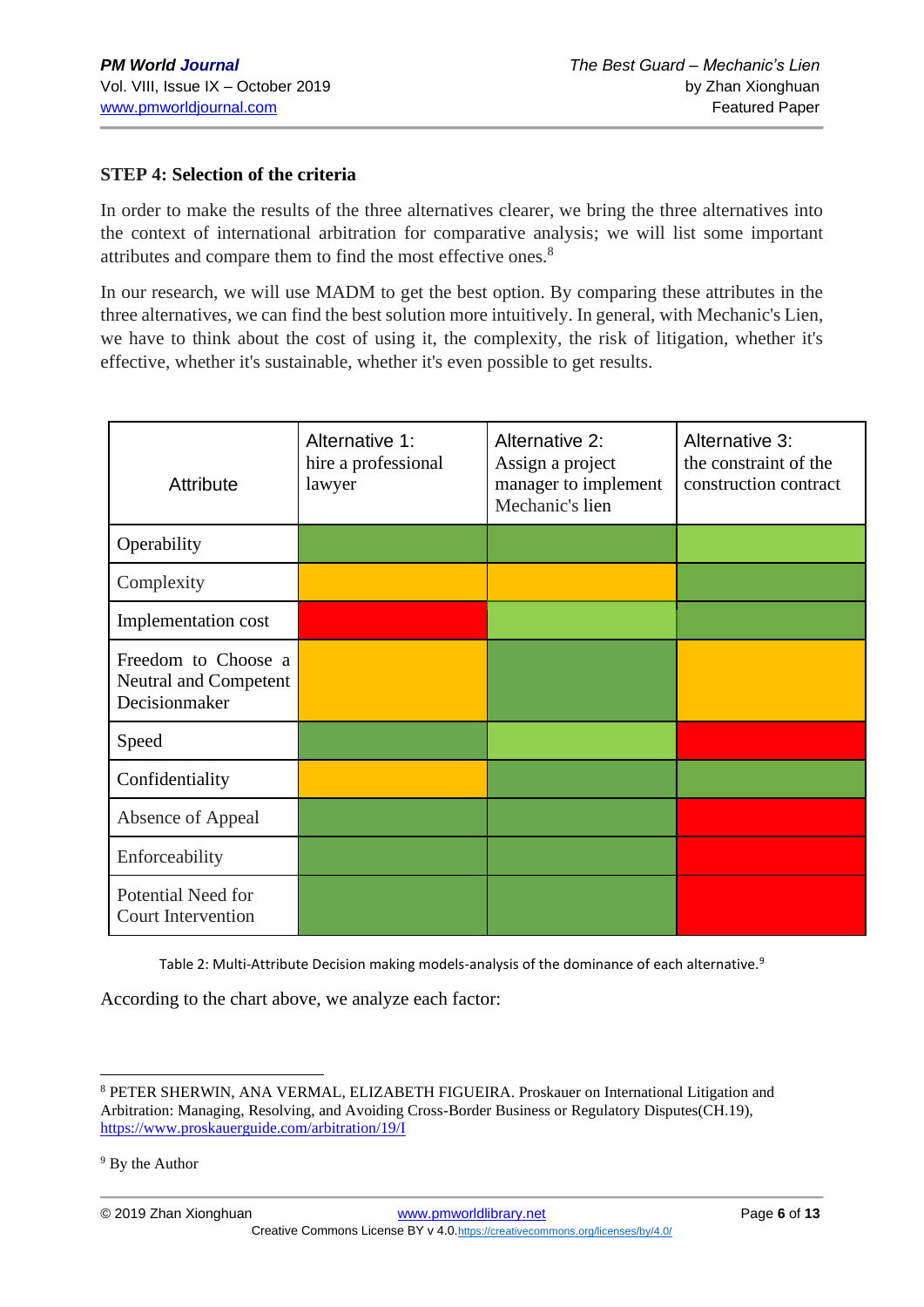- 1. Operability: This factor is to consider whether each alternative is available. This is the most basic factor in the project.
- 2. Complexity: This factor is to analyze the difficulty of using these alternatives. It considers whether the implementation process of these alternatives is complicated.
- 3. Implementation cost: It is also important to consider the cost of implementing the plan. We need to reduce the cost of the execution alternative and get back the pay for the contractors, sub-contractors, and vendors.
- 4. Freedom to Choose a Neutral and Competent Decisionmaker: The parties to the arbitration may choose their own arbitrators
- 5. Speed: The arbitral award greatly saves the judgment time and gives the result in one time
- 6. Confidentiality: Although the arbitration process does not have to be published voluntarily, but it is difficult to guarantee that the arbitration content will not be disclosed.
- 7. The absence of Appeal: The arbitration process decides the winner or loser directly, so it is difficult to have the chance of appeal.
- 8. Enforceability: Arbitration proceedings may be conducted on a transnational or crosscultural basis if the parties to the arbitration agree in advance.
- 9. Potential Need for Court Intervention: When the result of arbitration is not enforced, or no arbitration is conducted, an appeal is made to the court.

As can be seen from the above table, the constraint of a construction contract has many disadvantages; we can eliminate alternative 3.

## **FINDINGS**

STEP 5: Analysis and comparison of the alternative

According to the analysis results of the above factors, we get this information: only use the constraint of construction contract it doses not work, that make contractor face a high risk of paid late. Only stronger insurance alternatives can avoid risks.

Now we need to calculate the score for each factor as followed,

- Excellent  $= 1$  Highly satisfy the objective
- Good =  $0.67$  Likely to satisfy the objective
- $Fair = 0.33$  Fairly satisfy the objective
- $Poor = 0$  Poorly satisfy the objective

| Attribute   | Alternative 1:<br>hire a professional<br>lawyer | Alternative 2:<br>Assign a project<br>manager to implement<br>Mechanic's lien | Alternative 3:<br>the constraint of the<br>construction contract |
|-------------|-------------------------------------------------|-------------------------------------------------------------------------------|------------------------------------------------------------------|
| Operability | Excellent                                       | Excellent                                                                     | Good                                                             |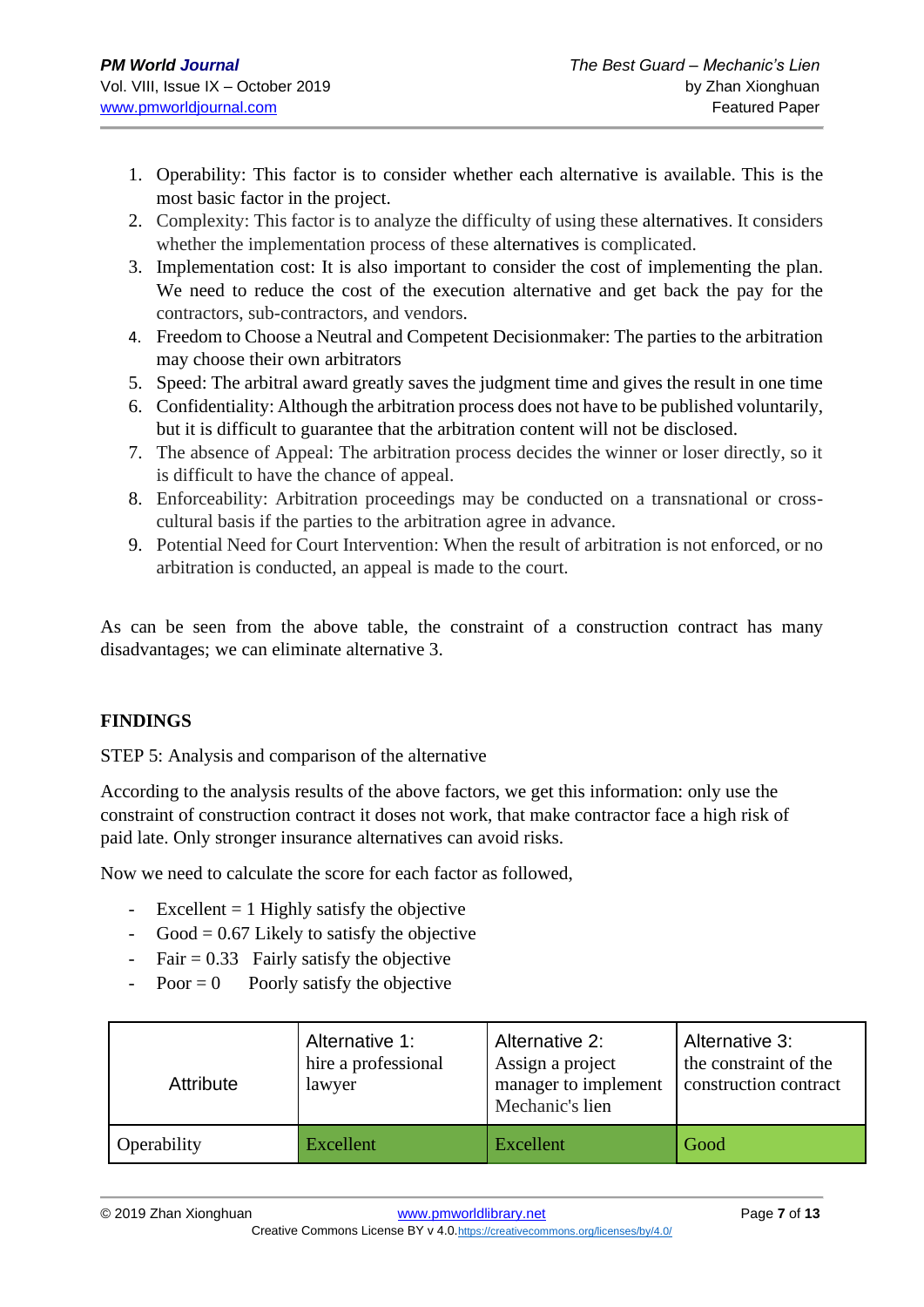| Complexity                                                    | Fair             | Fair             | <b>Excellent</b><br>Excellent |  |
|---------------------------------------------------------------|------------------|------------------|-------------------------------|--|
| Implementation cost                                           | Poor             | Good             |                               |  |
| Freedom to Choose a<br>Neutral and Competent<br>Decisionmaker | Fair             | Excellent        | Poor                          |  |
| Speed                                                         | <b>Excellent</b> | Good             | Poor                          |  |
| Confidentiality                                               | Fair             | Excellent        | Excellent                     |  |
| Absence of Appeal                                             | Excellent        | <b>Excellent</b> | Poor                          |  |
| Enforceability                                                | Excellent        | Excellent        | Poor                          |  |
| Potential Need for<br><b>Court Intervention</b>               | Excellent        | Excellent        | Poor                          |  |

Table:3: Qualitative analysis <sup>10</sup>

Then by using of the MADM Compensatory model (Dimensionless value) here, we get it as followed,

| Attribute                                                     | Alternative 1:<br>hire a professional<br>lawyer | Alternative 2:<br>Assign a project<br>manager to implement<br>Mechanic's lien | Alternative 3:<br>the constraint of the<br>construction contract |  |
|---------------------------------------------------------------|-------------------------------------------------|-------------------------------------------------------------------------------|------------------------------------------------------------------|--|
| Operability                                                   | 1                                               | 1                                                                             | 0.67                                                             |  |
| Complexity                                                    | 0.33                                            | 0.33                                                                          | 1                                                                |  |
| Implementation cost                                           | $\overline{0}$                                  | 0.67                                                                          | 1                                                                |  |
| Freedom to Choose a<br>Neutral and Competent<br>Decisionmaker | 0.33                                            | 1                                                                             | 0.33                                                             |  |
| Speed                                                         | 1                                               | 0.67                                                                          | $\overline{0}$                                                   |  |
| Confidentiality                                               | 0.33                                            | 1                                                                             | 1                                                                |  |
| Absence of Appeal                                             | 1                                               | 1                                                                             | $\Omega$                                                         |  |
| Enforceability                                                | 1                                               |                                                                               | $\left( \right)$                                                 |  |

<sup>10</sup> By the Author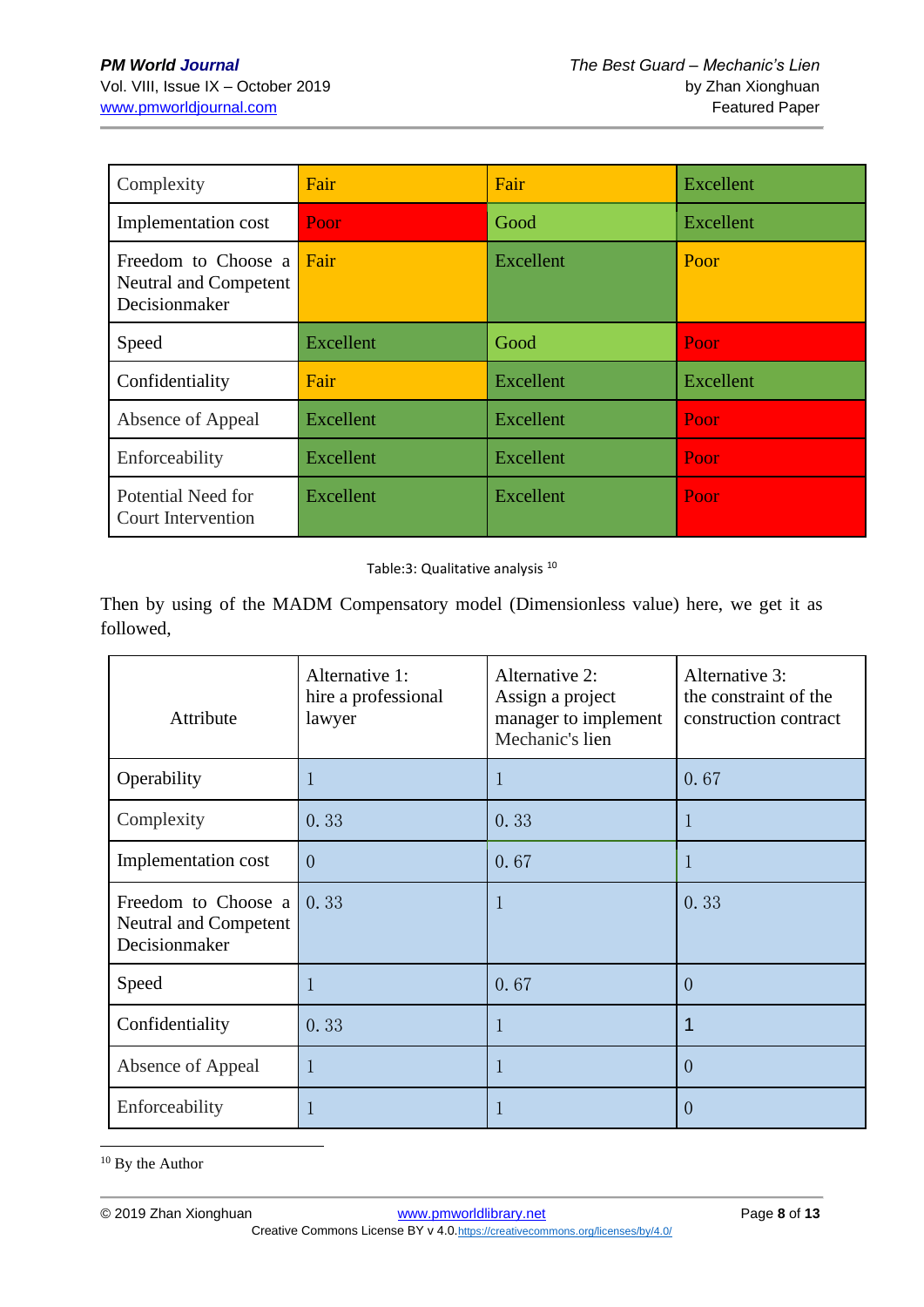| Potential Need for<br>Court Intervention |      |                                |  |
|------------------------------------------|------|--------------------------------|--|
| <b>SUM</b>                               | 5.99 | $\frac{7}{67}$<br>$\mathbf{r}$ |  |

Table:3: the score for each factor<sup>11</sup>

The date from table 3, alternative 3 is far behind the other two alternatives, so we go to the next step with Non-dimensional data technique only with alternative 1 and 2.

| Attribute                                                           | Step1            | Step2                      |                | Alternative 1    |              | <b>Alternative 2</b> |  |
|---------------------------------------------------------------------|------------------|----------------------------|----------------|------------------|--------------|----------------------|--|
|                                                                     | Relative<br>rank | Normalized<br>weight $(A)$ | (B)            | $(A) * (B)$      | (C)          | $(A)*(C)$            |  |
| Operability                                                         | 9                | 0.2                        | $\mathbf{1}$   | 0.2              | $\mathbf{1}$ | 0.2                  |  |
| Complexity                                                          | $\overline{4}$   | 0.089                      | 0.33           | 0.029            | 0.33         | 0.029                |  |
| Implementatio<br>n cost                                             | 8                | 0.178                      | $\overline{0}$ | $\boldsymbol{0}$ | 0.67         | 0.119                |  |
| Freedom to<br>Choose a<br>Neutral and<br>Competent<br>Decisionmaker | $\overline{2}$   | 0.044                      | 0.33           | 0.015            | $\mathbf{1}$ | 0.044                |  |
| Speed                                                               | $\overline{7}$   | 0.156                      | $\mathbf{1}$   | 0.156            | 0.67         | 0.104                |  |
| Confidentiality                                                     | $\overline{3}$   | 0.067                      | 0.33           | 0.022            | $\mathbf{1}$ | 0.067                |  |
| Absence of<br>Appeal                                                | $\mathbf{1}$     | 0.022                      | $\mathbf{1}$   | 0.022            | $\mathbf{1}$ | 0.022                |  |
| Enforceability                                                      | 6                | 0.133                      | $\mathbf{1}$   | 0.133            | $\mathbf{1}$ | 0.133                |  |
| <b>Potential Need</b><br>for Court<br>Intervention                  | 5                | 0.111                      | $\mathbf{1}$   | 0.111            | $\mathbf{1}$ | 0.111                |  |
| <b>SUM</b>                                                          | 45               |                            | <b>SUM</b>     | 0.67             | <b>SUM</b>   | 0.829                |  |

Table:4: Additive weighting model analysis<sup>12</sup>

<sup>12</sup> By the Author

<sup>&</sup>lt;sup>11</sup> By the Author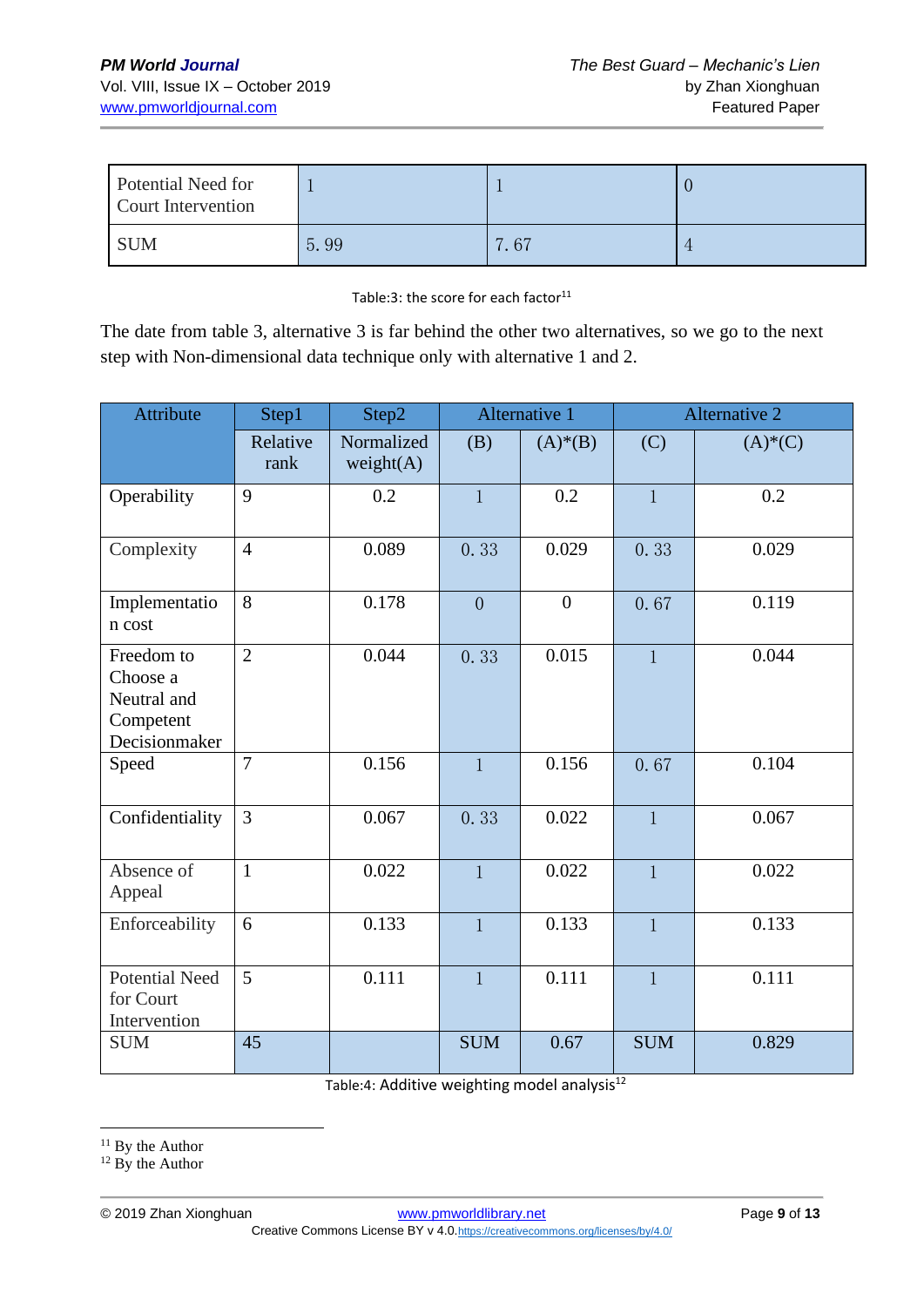From the MADM model, we get the result that alternative 2 is better than alternative 1.

#### **STEP 6: Selection of the preferred alternative**

Starting from the analysis in table 2, we removed one low-score item (Alternative 3: the constraint of the construction contract) and then weighted the remaining two items using the Additive model, and finally, we concluded that Alternative 2(Assign a project manager to implement Mechanic's Lien) was the optimal option.

So, we suggest using alternative 2 to assign project managers to implement a Mechanic's Lien plan. The alternative 2 can save a lot of time for subcontractor's(contractors and vendors) project team, and the project manager can complete the documents required by Mechanic's Lien when recording the daily project progress.

#### **STEP 7: Performance Monitoring and Post Evaluation Results**

In order to better display the monitoring results, we can focus on these steps.

- The project manager shall submit the preparation report about the lien.
- Send notification of intent to all stakeholders.
- Remind the owner to settle the payment on the agreed date.
- Submit lien's application form to the Arbitral tribunals or court.
- Decide to cancel or enforce lien based on the owner's action.

#### **CONCLUSIONS**

Now we can answer the following question:

- 1. Why need use Mechanic's Lien law and what is it advantages?
- 2. What is an intent notice of Lien?
- 3. How effective use of lien law to ensure payment to contractors, sub-contractors, and vendors?

By comparing the three alternatives, assign a project manager to use Mechanic's Lien has the lowest risk, the lowest time cost and the greatest deterrent to the owners who do not take their duties. When using this alternative, it is important to pay attention to how to submit the notice of intent. The notice of lien is partly a warning notice and partly a letter of requirement.

Finally, to sum up with Scott Wolfe words: "It is sent before a Mechanic's Lien and warned the property owner, the prime contractor and others stakeholder that a Mechanic's Lien is will be filed in the immediate future if payment is not received. Lien rights are unique to the construction industry. More than just a piece of paper or a tactic aimed at collecting on a debt, a mechanics lien is actually a right, a special right created over 200 years ago exclusively for the construction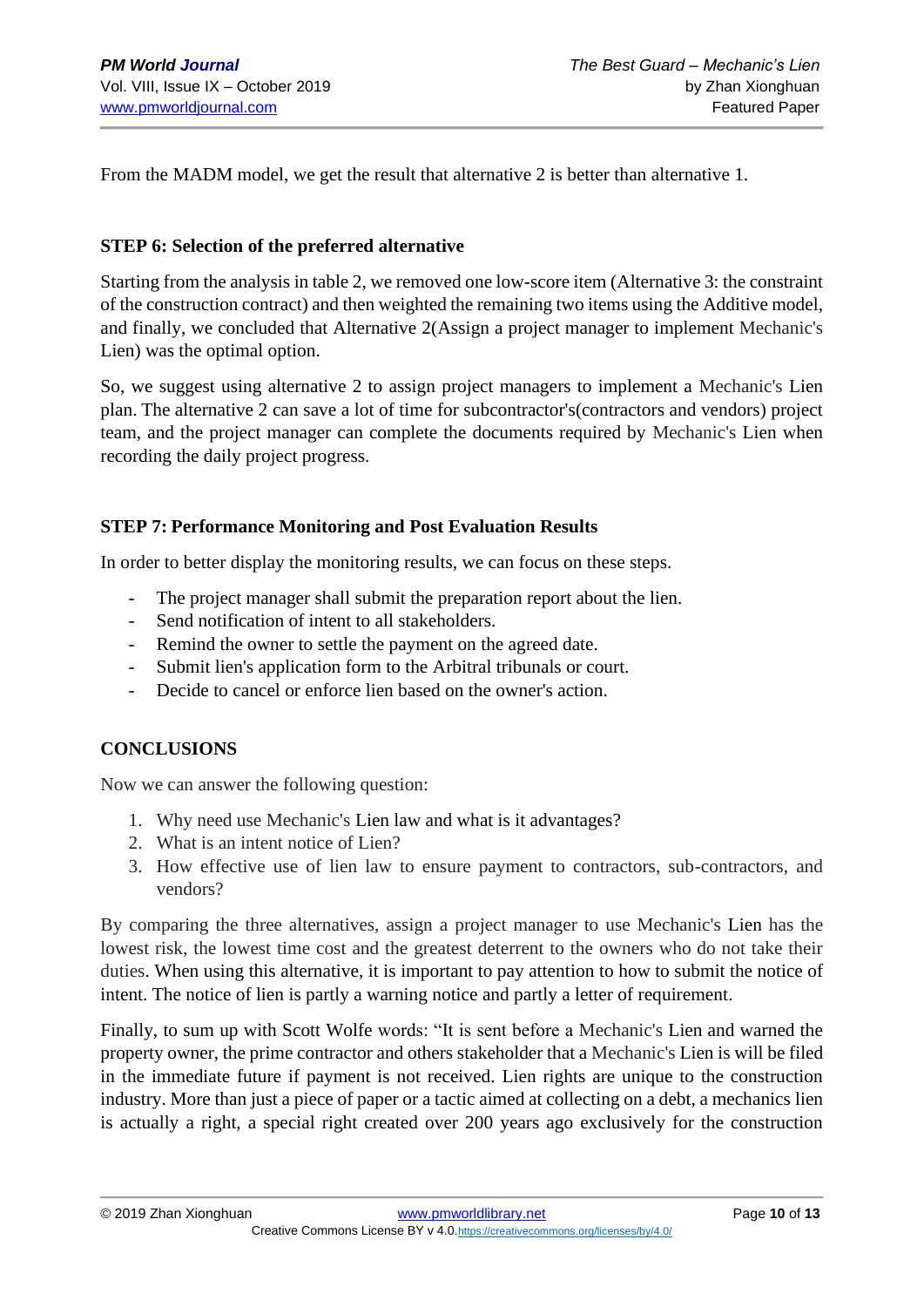industry. This right empowers the industry s members to get paid the money they ve rightfully earned on their projects, in full and on time."<sup>13</sup>

#### **BIBLIOGRAPHY**

- 1. Federation of Small Businesses. (2016). Time to Act: The economic impact of poor payment practice. Retrieved from [https://www.fsb.org.uk/docs/default-source/fsb-org](https://www.fsb.org.uk/docs/default-source/fsb-org-uk/fsb-report---late-payments-2016-(final).pdf?sfvrsn=0)[uk/fsb-report---late-payments-2016-\(final\).pdf?sfvrsn=0](https://www.fsb.org.uk/docs/default-source/fsb-org-uk/fsb-report---late-payments-2016-(final).pdf?sfvrsn=0)
- 2. Institution Wolter Kluwer. Different Lien Types Provide Creditors with Different Rights. Retrieved from [https://www.bizfilings.com/toolkit/research-topics/running-your](https://www.bizfilings.com/toolkit/research-topics/running-your-business/asset-strategies/different-lien-types-provide-creditors-with-different-rights)[business/asset-strategies/different-lien-types-provide-creditors-with-different-rights](https://www.bizfilings.com/toolkit/research-topics/running-your-business/asset-strategies/different-lien-types-provide-creditors-with-different-rights)
- 3. Beach R, Webster M, Campbell KM. (2005). An evaluation of partnership development in the construction industry. *Int J Project Management*. doi:10.1016/j.ijproman.2005.04.001
- 4. Scott Wolfe Jr. (2018, October). How do Mechanics Liens Work? 17 Ways a Lien Gets You Paid. [https://blog.zlien.com/construction-payment/17-ways-a-mechanics-lien](https://blog.zlien.com/construction-payment/17-ways-a-mechanics-lien-works-to-get-you-paid/)[works-to-get-you-paid/](https://blog.zlien.com/construction-payment/17-ways-a-mechanics-lien-works-to-get-you-paid/)
- 5. How Mechanics Liens Help Secure Payment on Construction projects. Retrieved from [https://www.forconstructionpros.com/business/business-services/article/12174599/how](https://www.forconstructionpros.com/business/business-services/article/12174599/how-mechanics-liens-help-secure-payment-on-construction-projects)[mechanics-liens-help-secure-payment-on-construction-projects](https://www.forconstructionpros.com/business/business-services/article/12174599/how-mechanics-liens-help-secure-payment-on-construction-projects)
- 6. Scott Wolfe Jr. (2018, Sep 27). What Is a Notice of Intent to Lien and Should You Send One? Retrieved from [https://blog.zlien.com/construction-payment/notice-of-intent-to](https://blog.zlien.com/construction-payment/notice-of-intent-to-lien/)[lien/](https://blog.zlien.com/construction-payment/notice-of-intent-to-lien/)
- 7. Terel L. Klein. (2016, December 13).Why Construction Liens Are An Effective Way to Get Paid. Retrieved from [https://www.bartjkleinlaw.com/construction](https://www.bartjkleinlaw.com/construction-litigation/2016/12/13/why-construction-liens-are-an-effective-way-to-get-paid/)[litigation/2016/12/13/why-construction-liens-are-an-effective-way-to-get-paid/](https://www.bartjkleinlaw.com/construction-litigation/2016/12/13/why-construction-liens-are-an-effective-way-to-get-paid/)
- 8. Roxann S. Smithers. (2007). PROTECTING YOUR RIGHT TO PAYMENT: PART ONE LIENS. Retrieved from [https://stulawgroup.com/wp-](https://stulawgroup.com/wp-content/uploads/2012/05/Equal-Construction-Record-re.-Liens-A0127066-3web-version1.pdf)

<sup>&</sup>lt;sup>13</sup> Scott Wolfe Jr. (2018, October). How do Mechanics Liens Work? 17 Ways a Lien Gets You Paid. <https://blog.zlien.com/construction-payment/17-ways-a-mechanics-lien-works-to-get-you-paid/>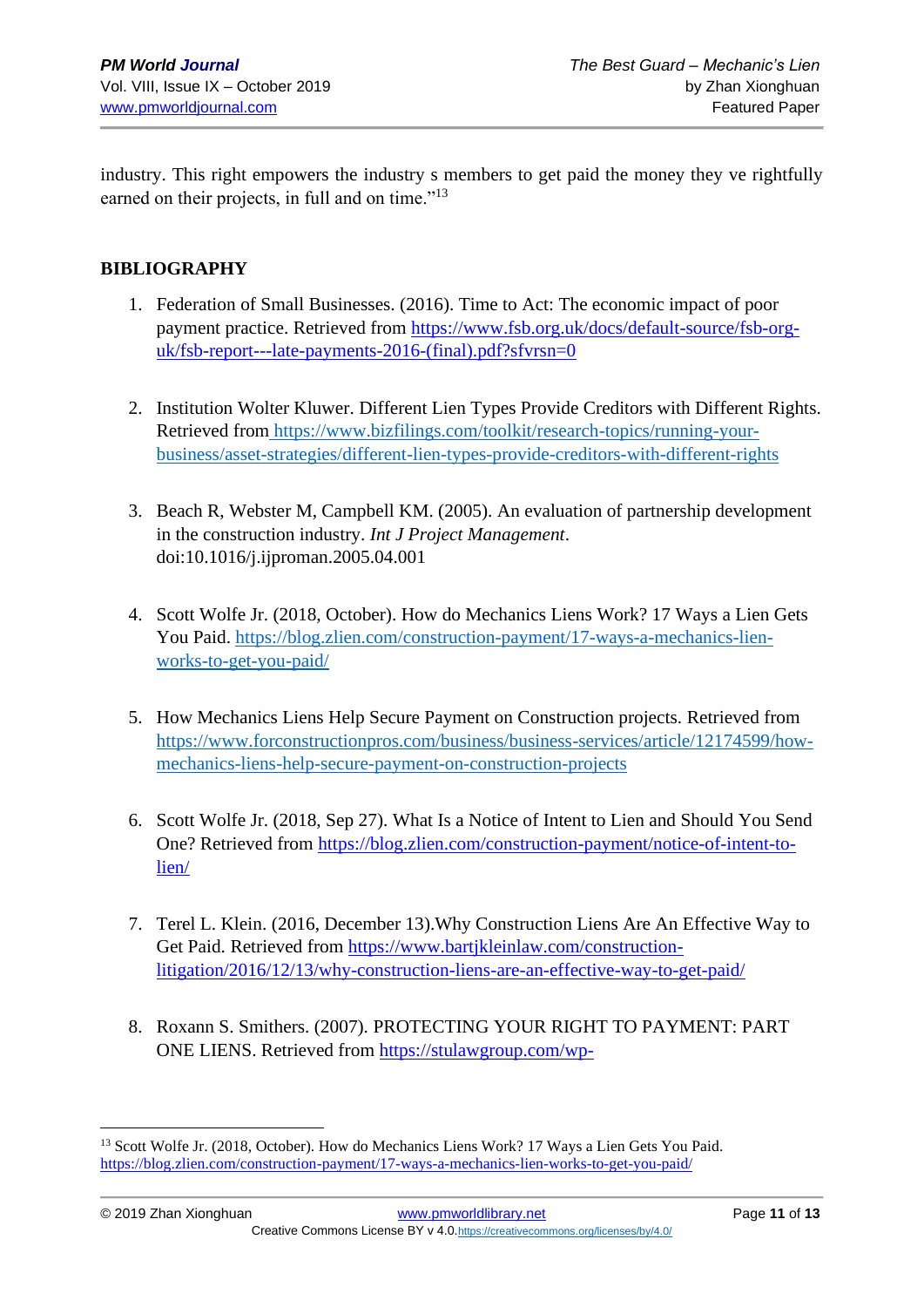[content/uploads/2012/05/Equal-Construction-Record-re.-Liens-A0127066-3web](https://stulawgroup.com/wp-content/uploads/2012/05/Equal-Construction-Record-re.-Liens-A0127066-3web-version1.pdf)[version1.pdf](https://stulawgroup.com/wp-content/uploads/2012/05/Equal-Construction-Record-re.-Liens-A0127066-3web-version1.pdf)

- 9. Joe Virene. (2013, February 04). Rights and Remedies to Help Subcontractors and Suppliers Collect Payment. Retrieved from [https://www.texasconstructionlawblog.com/2013/02/stop-losing-money-the-top-11](https://www.texasconstructionlawblog.com/2013/02/stop-losing-money-the-top-11-subcontractors-and-suppliers-rights-and-remedies/) [subcontractors-and-suppliers-rights-and-remedies/](https://www.texasconstructionlawblog.com/2013/02/stop-losing-money-the-top-11-subcontractors-and-suppliers-rights-and-remedies/)
- 10. Joe Virene. (2013, June 11). Important Contract Clauses for Subcontractors and Suppliers. Retrieved from <https://www.texasconstructionlawblog.com/2013/06/important-contract-clauses/>
- 11. Joe Virene. (2013, December 19). Filing a Lien When the Work is Done for a Tenant Rather Than an Owner. Retrieved from [https://www.texasconstructionlawblog.com/2013/12/filing-a-lien-when-the-work-is](https://www.texasconstructionlawblog.com/2013/12/filing-a-lien-when-the-work-is-done-for-a-tenant-rather-than-an-owner/)[done-for-a-tenant-rather-than-an-owner/](https://www.texasconstructionlawblog.com/2013/12/filing-a-lien-when-the-work-is-done-for-a-tenant-rather-than-an-owner/)
- 12. Joe Virene. (2013, February 11). Mechanic's Liens: Finding your way through the Maze. Retrieved from [https://www.texasconstructionlawblog.com/2013/02/what-every](https://www.texasconstructionlawblog.com/2013/02/what-every-subcontractor-and-supplier-needs-to-know-about-mechanics-and-materialmens-liens/)[subcontractor-and-supplier-needs-to-know-about-mechanics-and-materialmens-liens/](https://www.texasconstructionlawblog.com/2013/02/what-every-subcontractor-and-supplier-needs-to-know-about-mechanics-and-materialmens-liens/)
- 13. Joe Virene. (2013, July 23). Contractors and Suppliers' Defenses to Bankruptcy Preference Claims. Retrieved from <https://www.texasconstructionlawblog.com/2013/07/bankruptcy-preference-claims/>
- 14. J.P. Vogel. (2018, October 17). Series LLCs in the Construction Industry: Increasingly Popular Fortresses to Protect Contractor's Assets. Retrieved from [https://www.texasconstructionlawblog.com/2018/10/series-llcs-in-the-construction](https://www.texasconstructionlawblog.com/2018/10/series-llcs-in-the-construction-industry-increasingly-popular-fortresses-to-protect-contractors-assets/)[industry-increasingly-popular-fortresses-to-protect-contractors-assets/](https://www.texasconstructionlawblog.com/2018/10/series-llcs-in-the-construction-industry-increasingly-popular-fortresses-to-protect-contractors-assets/)
- 15. PETER SHERWIN, ANA VERMAL, ELIZABETH FIGUEIRA. Proskauer on International Litigation and Arbitration: Managing, Resolving, and Avoiding Cross-Border Business or Regulatory Disputes (CH.19). Retrieved from <https://www.proskauerguide.com/arbitration/19/I>